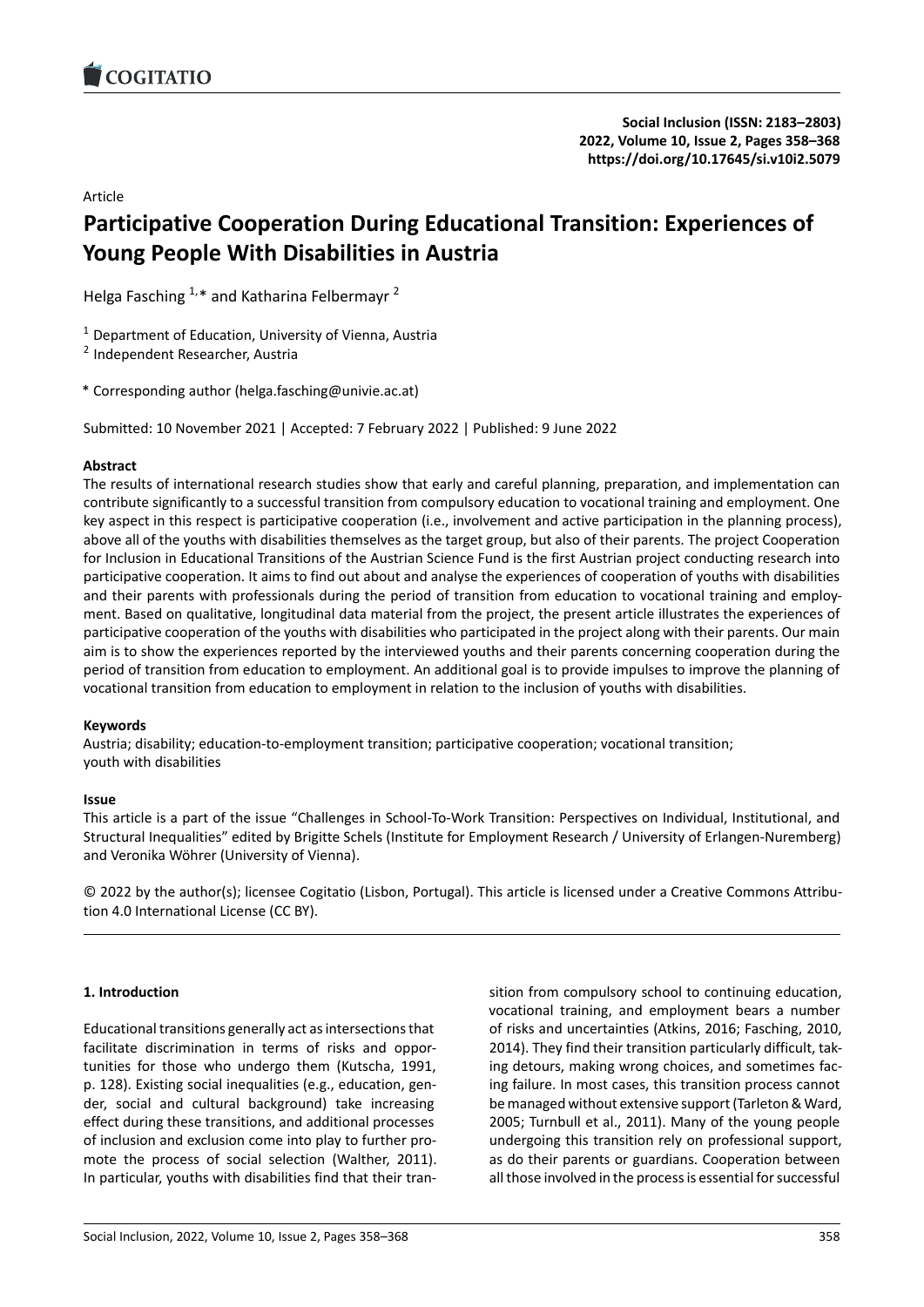transition planning (Bacon & Causton‐Theoharis, 2013; [Hetherington et al., 2](https://www.cogitatiopress.com)010; Landmark et al., 2007; Murray et al., 2013). There is a need for research into inclu‐ sive educational transitions, and more specifically that of youths with disabilities. Such research should place the voice of the target group at the centre of attention (Aston & Lambert, 2010; Pallisera et al., 2016; Todd, 2007) as it is for the members of this group that the measures are being devised. The aim of participative cooperation must be to actively involve youths with disabilities and their parents in the structures of cooperation for transition to allow them to take part in shaping the support process.

This article reports on the results of empirical research into the experiences that youths with differ‐ ent types of disabilities have had, as well as their par‐ ents or guardians, concerning participative cooperation with professional support providers in their transition planning process from school to continuing education, vocational training, and employment. The results were obtained from a five‐year longitudinal research project. Section 2 provides an overview of the political and institutional framework for the support of young peo‐ ple with disabilities during their transition from school to vocational training and employment in the Austrian context, as well as some theoretical reflections embed‐ ded in the international context. Section 3 explains the research project and research design. Section 4 pro‐ vides a detailed analysis and interpretation of the experi‐ ences of participative cooperation. Section 5 discusses research results in relation to the question "What is needed for participative cooperation?" in the context of inclusive transition planning and support from school to the employment of youths with disabilities. Lastly, in Section 6, we propose some recommendations for opti‐ mising educational transition planning and make some critical reflections.

### **2. The Austrian Context: Political and Institutional Framework in the Transition From Compulsory School to Vocational Training and Employment**

On an international level, the legal basis for participation in education, vocational training, and employment of persons with disabilities in Austria is determined follow‐ ing articles 24 and 27 of the UN Convention on the Rights of People with Disabilities (CRPD). On a national level, the legal basis is founded principally on the National Action Plan on Disability 2012–2020 as an implementa‐ tion strategy of the UN CRPD and the Austrian Federal Disability Equality Act, the Employment of Persons with Disabilities Act, parts of the Occupational Training Act, and the Compulsory Training Act on Education Up to 18. Educational and training systems take different forms in different countries (Esmond, 2021; Euroguidance Austria, 2021). In Austria, compulsory schooling ends after year 9, usually at age 14 or 15. Considerations related to the transition to other forms of schooling or vocational training begin at an earlier point. The 9th and

last compulsory school year can be completed at differ‐ ent types of school including a polytechnic‐type school focused on vocational orientation. After the nine years of compulsory schooling, all young persons must con‐ tinue with higher secondary schooling in an academic secondary school (upper cycle, at the end of which a university entry exam can be taken), or attend either an intermediate or higher vocational college.

Nowadays, in Austria, inclusive schooling for pupils with disabilities or impairments at the higher secondary level is possible only on an experimental basis or in pri‐ vate schools. For this reason, except schooling on an experimental basis, a "normal curriculum" that does not include provision for children with special educational needs is imposed at the higher secondary level (Moser, 2018). After completing the final compulsory year of schooling it is also possible to transition directly to employment via dual training/apprenticeship (part‐time vocational school and apprenticeship in a training com‐ pany) rather than pursuing higher levels of education (Euroguidance Austria, 2021). Youths with disabilities or certain other important disadvantages also have the option of integrative vocational education. This can take different forms (extended apprenticeship or partial qual‐ ification), but mostly involves an apprenticeship on the regular labour market (Fasching, 2010).

In Austria, the Compulsory Training Act on Education and Training up to age 18, adopted in 2016, aims to ensure that every youth undergoes some form of school‐ ing or dual vocational training up to that age, whether it be in a regular, extended, or partial qualification form (Federal Ministry of Labour, Social Affairs and Consumer Protection, 2016). However, the non‐regular labour mar‐ ket is considered in cases where it is impossible to find or maintain employment in the regular labour market, resulting in a prolonged stay in the transition system. Employment in non‐regular labour markets is principally a measure of vocational rehabilitation, one of the tasks of which is to promote reentrance into the regular labour market. If youths up to the age 18 are in neither of these two schemes (the so-called NEET, i.e., not in education, employment, or training), if they drop out of school or vocational training early (EAL, or early school leavers), or if they are undecided as to their educational/vocational future, then they are encouraged to participate in one of the measures of the so-called "transition system" (Bacher et al., 2013). The transition system is viewed as a sub‐system of the vocational training system and con‐ tains diverse measures which do not aim at vocational qualification, but rather act as a sort of bridging offer. They serve as a type of vocational orientation, vocational preparation or qualification for vocational train‐ ing, and thus as orientation towards competencies that are relevant for vocational training (Kohlrausch, 2012). Thus, at the higher secondary level, the systems of edu‐ cation, vocational training, and transition run in parallel. It is common that youths transitioning from school to employment go back and forth between these systems.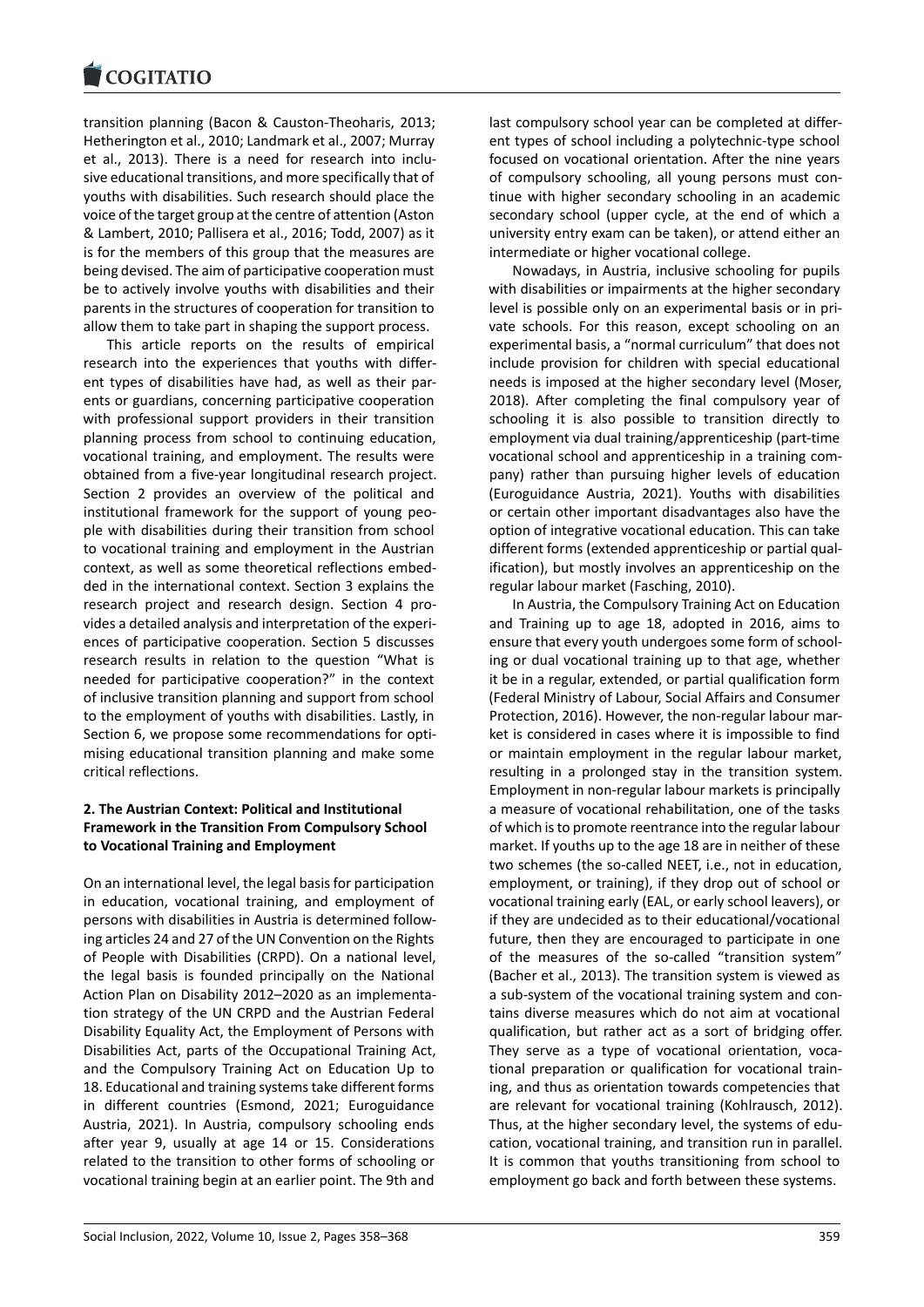### *2.1. Individual Transition Planning and Support for [Inclusive Transitions](https://www.cogitatiopress.com) to Employment for Youths With Disabilities*

Based on inclusive schooling in regular systems, the goal is to thoroughly prepare and support youths with and without disabilities who are undergoing this tran‐ sition process so that they will be successful in choos‐ ing their paths following their abilities and possibilities. An inclusive transition, meaning access to continued edu‐ cation, training or employment in regular systems, must be made available (UN Convention, 2006, articles 24, 27). The timely and thorough planning, preparation, and implementation of the transition from school to contin‐ uing education, training and employment are critical for its success and can be referred to as the individual transi‐ tion planning (ITP) process (Soriano, 2006). Such a pro‐ cess generally starts one or two years before finishing compulsory education, addressing decisions about edu‐ cation and professions at the transition from compulsory school to continuing schooling or employment. Teachers, the youths, their parents and additional external pro‐ fessionals are jointly involved in the process. However, the youths are the focus of attention, which is why the participation of the youths themselves, as well as their parents, is essential (Soriano, 2006, p. 26). The ITP of the European Agency was developed primarily for pupils with special needs or disabilities and emphasises the importance of participative cooperation of all those involved in the ITP process. In Austria, the ITP is an offer of a voluntary nature that is accepted with varying degrees of enthusiasm by the different types of lower secondary schools (Fasching, 2012; Husny & Fasching, 2020). In the USA, in contrast, this type of ITP is compul‐ sory for all pupils as established by the 1996 Educational Act (Defur et al., 2001; Trainor, 2017; Wehmeyer et al., 2018). In Austria, this has yet to happen.

As previously mentioned, integrative secondary schooling for youths with disabilities in Austria is likely to encounter different types of obstacles. The change to a vocational training system with dual training (theo‐ retical part in the vocational education school together with the acquisition of professional skills in a training company) receives more political support and is more successful in practice (Esmond, 2021; Moser, 2018). Nonetheless, very few manage to directly transition to vocational training. In Austria, therefore, graduates of compulsory schools with disabilities often end up in the so-called "transition system"—also known as the "repair system"—with diverse offers of vocational orientation and qualification. The *Netzwerk Berufliche Assistenz* (NEBA; https://www.neba.at), or network for voca‐ tional assistance, is one of the most well‐known offers. Commissioned by the Federal Office of Social Welfare, it gathers the most relevant projects and activities from the field of [counselling, assistanc](https://www.neba.at)e and guidance of youths with disabilities and other youths in danger of exclusion under the label "NEBA services" and implements them

in close cooperation with the most important strategic partners (e.g., public employment service, the regional coordination service "AusBildung bis 18," that is, edu‐ cation and training up to 18, regional service providers, schools and companies). The Austria‐wide NEBA offer, which exists in all nine federal states as a voluntary, free, and low-threshold support offer, currently comprises five types of measure: youth coaching, the project Fit for Vocation, vocational training assistance, workplace assis‐ tance, and job coaching with differing content focuses (see Table 1). All the measures pursue the common goal of supporting an inclusive transition process from school to continuing education, training, and employment. Below, we provide a brief description of each of these measures.

Inclusion in the regular education system and on the regular labour market must receive prefer‐ ence over qualification and employment in segregation (Federal Ministry of Labour, Social Affairs and Consumer Protection, 2016). The offer of support measures pre‐ sented above is largely in line with the demands of the UN Convention with respect to labour market pol‐ icy and the provision of active support offers for per‐ sons with disabilities (UN Convention, 2006, article 27). Article 27 of the UN Convention, related to work and employment, refers to the aspect of vocational partici‐ pation of persons with disabilities and explicitly empha‐ sises the active promotion of people with disabilities in accessing post‐school education and qualification. It states: "Enable persons with disabilities to have effec‐ tive access to general technical and vocational guidance programmes, placement services and vocational and continuing training" (UN Convention, 2006, article 27d).

### *2.2. Transition From School to Work in a European Context: Theoretical Reflections and Transitional Regimes*

The careful planning, preparation and implementation of the transition from school to training and employment are crucial for vocational integration. Different countries respond to this challenge in different ways. Walther, when searching for patterns in the different institutional and structural setups across borders, developed a heuris‐ tic typology of "transitional regimes" (Walther, 2006, pp. 124–126, 2011, pp. 73–98; Walther & Pohl, 2005, pp. 38–41) according to which the national transition sys‐ tems in Europe can be divided into four regime types: the universalistic regime (Nordic countries), the liberal regime (Anglo‐Saxon countries), the subprotective regime (Mediterranean countries), and the employment‐ centred regime (continental countries). The Austrian transition system is an employment‐centred regime, characterised above all by high standardisation, high differentiation, and a high degree of social selection. As already mentioned, Austria has a broad range of highly differentiated measures and offers numerous support measures for the transition from school to employment;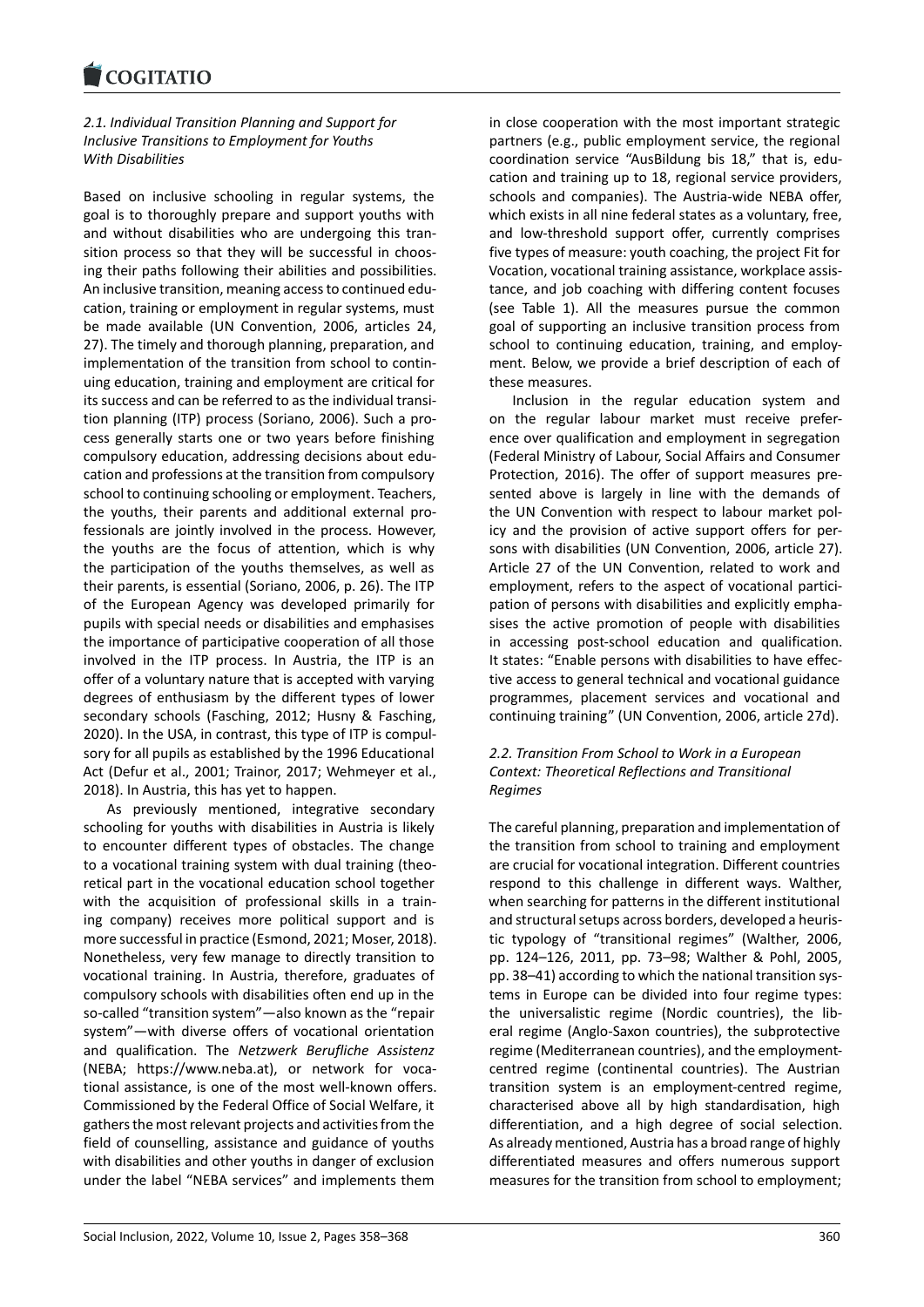#### COQUATIO

**Table 1.** Institutionalised measures of inclusive transitional support in Austria.

| Youth coaching                 | Professional counselling to prevent the premature dropout from vocational training<br>and foster skills and knowledge which are crucial for employment. After an initial<br>meeting between the youth and the professional, the two develop a long-term plan<br>and the latter assists the youth in finding employment. |
|--------------------------------|-------------------------------------------------------------------------------------------------------------------------------------------------------------------------------------------------------------------------------------------------------------------------------------------------------------------------|
| Project Fit for Vocation       | This measure teaches basic competencies, relevant cultural techniques, and social skills.<br>These can be summarised as soft skills in an institutional setting.                                                                                                                                                        |
| Vocational training assistance | This measure, which is only available for youths with a disability, helps the youths<br>receive vocational training. The professionals mediate with an employer and support<br>the youth's learning process throughout the period of the contract between the<br>youth and the employer.                                |
| Workplace assistance           | This is a measure explicitly for youths with a disability and aims at supporting them in<br>their vocational lives and with their mandatory task of interacting with government<br>agencies. The assistance professional also communicates with the employer.                                                           |
| Job coaching                   | The professional job coach fosters the youth's skills regarding independent workplace<br>competencies and soft skills. The coach is also responsible for sensitizing and<br>coordinating the wishes and concerns of the employer.                                                                                       |

Source: Fasching and Fülöp (2017) and Husny and Fasching (2020).

it can also count on the participation of a large num‐ ber of institutions (Public Employment Service, Federal Office of Social Welfare, schools, social partners, diverse collaborators, coordination offices on the national and regional levels, and different umbrella organisations for vocational integration).

What is normal and what is not normal, what constitutes a successful or a failed transition are pre‐ defined by the system. Such preconceptions are rooted not only in individuals and in institutions, but also in society (Walther, 2014, p. 78). So-called "transition regimes" can be understood as nationalistic frameworks in which transition paths are predetermined. They are "constellations of the societal regulation of transitions" (Walther, 2014, p. 80). Transition regimes become visi‐ ble through legislation, through structural requirements, and the moment and extent of gatekeeping processes on the part of professional actors on different levels. This means that the actors who support these transi‐ tions, as well as the youths themselves and their par‐ ents, find they have a limited scope of action which is pre‐structured by this logic. Transition schemes can be seen as nationalistic assumptions of normality, inter‐ woven with socio‐economic and institutional processes (Walther, 2014, p. 78).

The political framework conditions and institu‐ tional support systems and measures which have been described in this article must always be reflected not only in regard to their possibilities but also to their lim‐ itations. Nevertheless, there is a need for inclusive sup‐ port measures which are based on individual needs to support youths with disabilities in their transition from school to employment. There is an equally urgent need for participative elements of cooperation (between pro‐ fessional support providers, the youths, and their par‐ ents) to be able to prevent risks of exclusion. Herein lies the importance of our research project. By providing empirical research into participative cooperation we aim to make an important contribution to the further devel‐ opment of research and improvements to the current practices in school-to-employment transition in the context of inclusion.

## **3. Cooperation for Inclusion in Educational Transitions: Methods and Methodology of the Project Design**

This article discusses data obtained from a qualitative longitudinal study in the framework of the project Cooperation for Inclusion in Educational Transitions, funded by the Austrian Science Fund (https:// kooperation‐fuer‐inklusion.univie.ac.at/en). The project duration was five years (October 2016 to September 2021), during which the experiences of cooperation of youths with disabilities and their parents([with or](https://kooperation-fuer-inklusion.univie.ac.at/en) [without disabilities\) were explored in depth](https://kooperation-fuer-inklusion.univie.ac.at/en). The project applied the constructivist grounded theory of Charmaz (2014) for interviews (intensive interviewing) and data analysis (initial coding, focused coding).

The data were surveyed by conducting a qualita‐ tive research circle which was repeated three times. The key research question was: What are the experiences of cooperation of pupils with disabilities and their par‐ ents/families with professionals at the transition from lower secondary to higher secondary or employment? (for more details on the research design see Fasching et al., 2017). This question was explored using two qual‐ itative methods (intensive interviewing, reflecting team) and their triangulation in a research circle (for more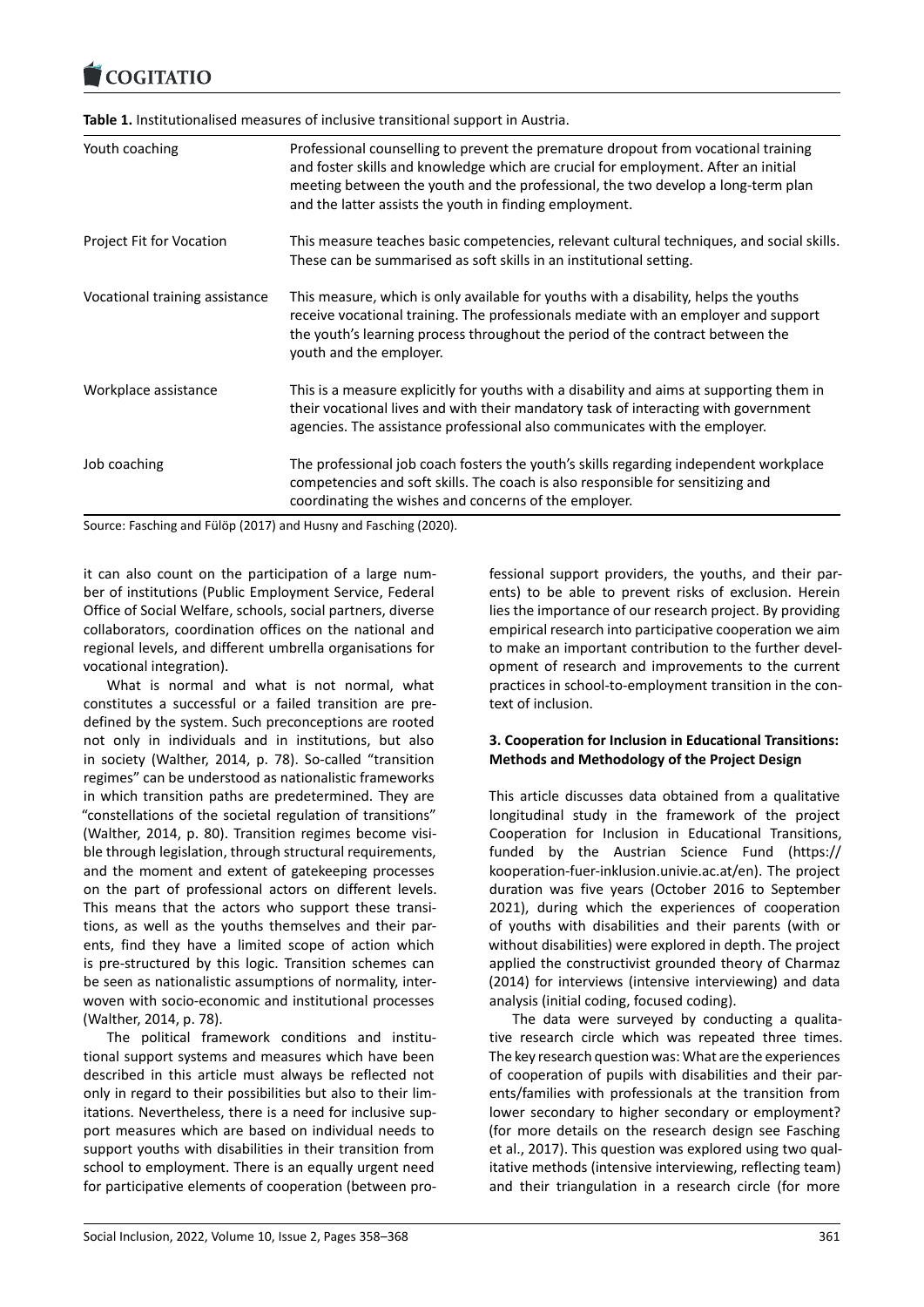details on triangulation see Flick, 2013). At the begin‐ [ning of the research](https://www.cogitatiopress.com) circle, the whole sample was inter‐ viewed (18 families of different formations: youths with different types of disability and/or their parents with or without disabilities). Charmaz (2014) recommends the method of intensive interviewing for grounded theory studies. The application of this method in our multi‐ annual grounded theory study proved to be successful due to its flexible character (e.g., adaptation of the guide‐ lines). In line with the iterative proceeding in grounded theory (Charmaz, 2014), the data analysis was initiated in parallel with the data survey.

In addition to the interviews, four youths with dis‐ abilities and four parents (with/without disabilities) par‐ ticipated in so-called reflecting teams, which have their origin in systemic family therapy (Andersen, 1987) and are mainly applied in counselling and coaching contexts (e.g., Cox et al., 2003). Nowadays, they are also attract‐ ing increasing attention in the social sciences in the context of disability (e.g., Anslow, 2013). This method was adapted as a participatory research approach for the project at hand to place special focus on the individ‐ ual needs of the youths with disabilities and their par‐ ents (Fasching & Felbermayr, 2019). We worked with the reflecting teams for two main reasons: (a) It was possi‐ ble to discuss the initial hypotheses from the interview analysis with the participants in the reflecting teams, which (b) allowed for a continuous theory generation on participative cooperation. Reflecting teams were formed with both the youths and with the parents. An addi‐ tional reflecting team was also formed that comprised professionals working in school and non‐school contexts (vocational counselling at school, post‐school qualifica‐ tion project, vocational training assistance, and family counselling for parents with a child with a disability tran‐ sitioning from school to employment; see also Husny & Fasching, 2020). As the professionals were not inter‐ viewed, this allowed us to additionally survey and con‐ sider the perspective of these professionals.

Of the whole sample (18 families), we interviewed five families on three occasions throughout the lon‐ gitudinal study. Concerning the method, it should be noted that an uninterrupted sample is always a major challenge for longitudinal designs (Thomson & Holland, 2003). For reasons of research ethics, the participants were informed that they could abandon the project at any point without repercussions, and this was respected at all times (Thomson & Holland, 2003; Walford, 2005).

### **4. Experiences of Participative Cooperation**

What are the experiences of cooperation of youths with disabilities and their parents at the transition from edu‐ cation to vocational training and employment? What aspects must be fulfilled to speak of participative coop‐ eration and what are its characteristics? In the follow‐ ing analysis, we consider two cases from the sample (all names changed). Interviews were conducted with two

youths with physical or learning disabilities and three parents (two mothers, one father). This selection was made based on the fact that (a) it was possible to inter‐ view them three times and (b) the transition from school to vocational training and employment was the focus of attention. The first intensive interviews (Charmaz, 2014) were conducted at the end of form 8 (final year of lower secondary), while the other two were conducted one and two years later, respectively. This allowed us to observe the transition and the cooperation experiences continuously over two years. In our two sample cases, the settings differed after transition: One youth transi‐ tioned from school to a vocational training institution for youths with disabilities and the other to an institution for persons with special needs. The main focus of both insti‐ tutions was to orientate the youths and help them obtain qualifications. The youths received no vocational training certificate upon completion.

#### *4.1. Cooperation*

We use the term "cooperation" as opposed to "competition" (P01\_02\_Em\_I05) and in relation with "team" (*team work*, *team player, team working skills,* etc.). The information in brackets are interview codes that var‐ ied over the course of the study and according to the dif‐ ferent participants in the interviews. Cooperation thus means "*working as a team*" (P02\_01\_Ep\_I06): conceiv‐ ing oneself and others as players in a common team, not as competitors. The youths and their parents felt that three aspects had to be accomplished to ensure success‐ ful cooperation within a team: (a) willingness to coop‐ erate (*wanting to cooperate*), (b) communication (*want‐ ing to speak*), and (c) activity (*wanting to act*). A more specific concept than cooperation, participative cooper‐ ation refers to the explicit involvement of the youths with disabilities and their parents in transition planning and the related research (participatory cooperation). As a result, cooperation takes place in a triangle between youths, parents, and professionals. Cooperation can be seen as the basis of participative cooperation. Only when what is needed for cooperation has been established can the more specific participative cooperation take place. Figure 1 below offers an overview of the surveyed aspects which characterise (participative) cooperation according to the views of the youths with disabilities and their par‐ ents. The figure is depicted in circular form to illustrate that experiences of participative cooperation cannot be understood without a previous understanding of the gen‐ eral concept of cooperation. The general aspects of coop‐ eration also apply to participative cooperation.

#### 4.1.1. Wanting to Cooperate

The category *wanting to cooperate* indicates the willing‐ ness of each individual to cooperate. The "Kraft" family said that the willingness to cooperate increased when the cooperation partners were familiar with each other.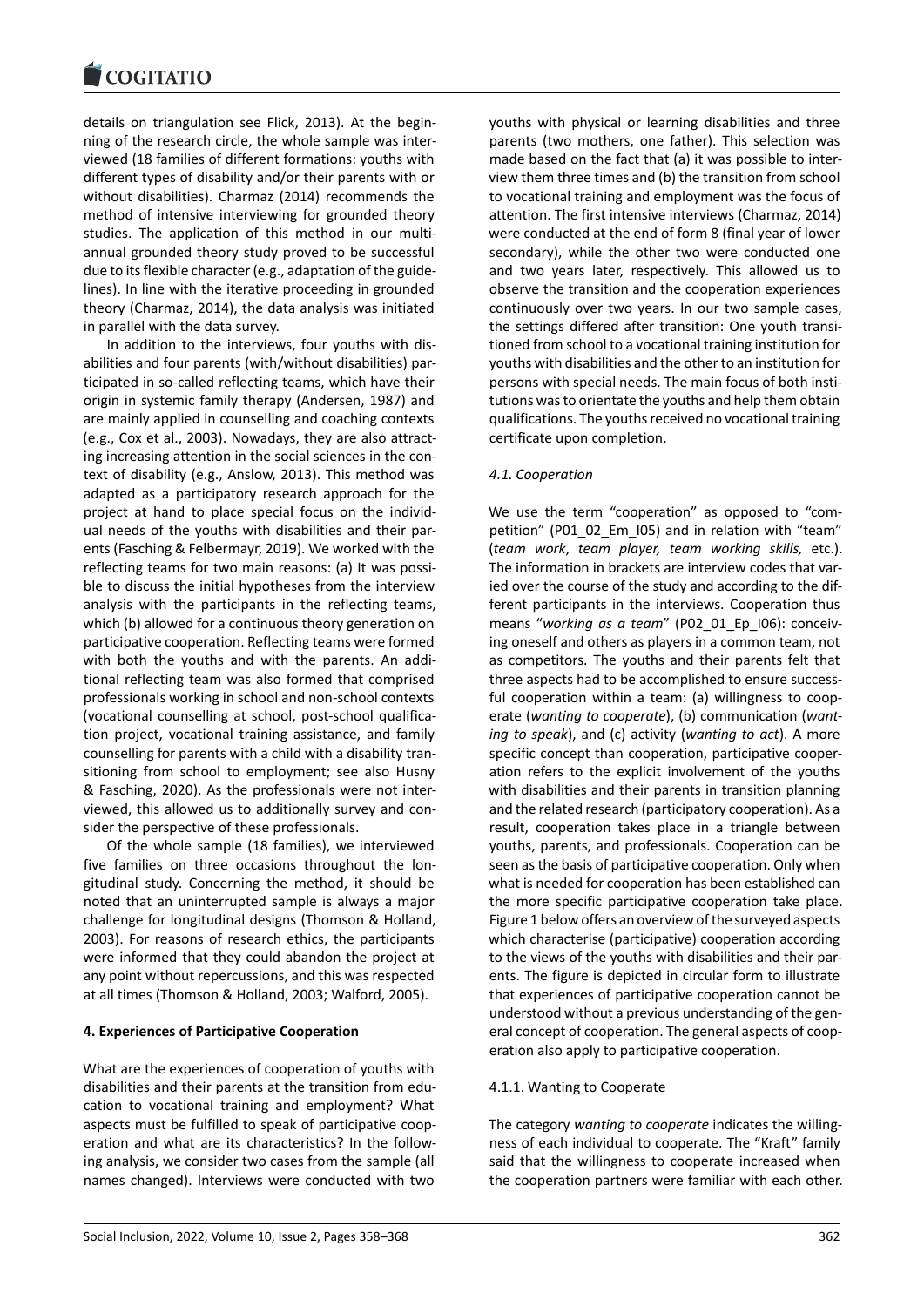

**Figure 1.** Aspects of (participative) cooperation.

This raises the question of how a relationship of trust can be established between the cooperation partners. Additionally, it must be taken into account that coop‐ eration partners (e.g., counsellors) are often assigned ad‐hoc in many cases of transition, and therefore a relationship of trust cannot exist from the beginning. The parents further mentioned that a situation in which all the cooperation partners shared the same values increased the willingness to cooperate. This includes above all a resource‐oriented view of the youth (focus on strengths, not weaknesses), honesty, and a respect‐ ful, attentive, and appreciative attitude towards the resources (e.g., time) of all those involved. Moreover, it requires similar ideas about the abilities and possibilities of the youth in terms of their education and outlook. This is reflected in one mother's statement: "Well, coopera‐ tion would mean that everyone works together towards a goal" (P01\_01\_Em\_I02). The participants mentioned that they were pursuing the regular labour market. This goal must be pursued by all those involved in educational transition in order to ensure that the cooperation is suc‐ cessful and the goal is reached.

Apart from the individual requirements for cooper‐ ation, such as values, certain structural framework con‐ ditions must also be in place to *be able to cooperate*. At school, exchanges with other parents take place in the context of teacher–parent meetings, described by one father as "a place to meet and talk to each other" (P01\_01\_Ep\_I03). However, this requires structures for parents to meet and interact. The following quotation shows how, in many cases, structures have yet to be established: "Well, there should…one should (6) create structures (8) in which group activities (4) can take place, yes" (P01\_01\_Ep\_I03). This raises the general question about the necessary (structural) preconditions for coop‐ eration. If the interviewed youths with disabilities are to gain experiences of cooperation, for instance at work (e.g., during internships), they must gain access to such contexts. This can be accomplished by receiving positive

evaluations of their vocational skills. The youths with dis‐ abilities thus depend on the evaluations of other people to open the doors to companies for them. This illustrates that apart from *wanting to cooperate*, the pertinent framework conditions must also be in place (*being able to cooperate*).

## 4.1.2. Wanting to Speak

Communication is an essential characteristic of cooper‐ ation. Without the willingness to communicate (*want‐ ing to communicate*), cooperation will have little suc‐ cess, if any. This was also noticeable in the interviews when successful cooperation depended on the willingness to communicate of the individual. Cooperation thus depends not only on whether the individual persons *want to speak* but also on how much information they will give to the other cooperation partners. The potential of the work in/with groups becomes evident in this context. Group settings can increase the participants' willingness to speak and communicate. This manifested itself in the project at hand when the youths with disabilities were more talkative in the reflecting teams (group setting) than in the interviews, which raises the question about the role of peers for cooperation processes in groups.

# 4.1.3. Wanting to Act

Communication is not the only requirement for cooper‐ ation. The youths with disabilities and their parents felt that a willingness to act (*wanting to act*) was also neces‐ sary. Cooperation, therefore, means to *speak* and to *act*. The youths felt that acting was only possible when all those involved (including the youths themselves) were willing to act. In this way, each individual person has a responsibility to make cooperation work. This was also emphasised by the parents. Cooperation in the sense of team work does not take place automatically but relies on the activity and the initiative of those involved.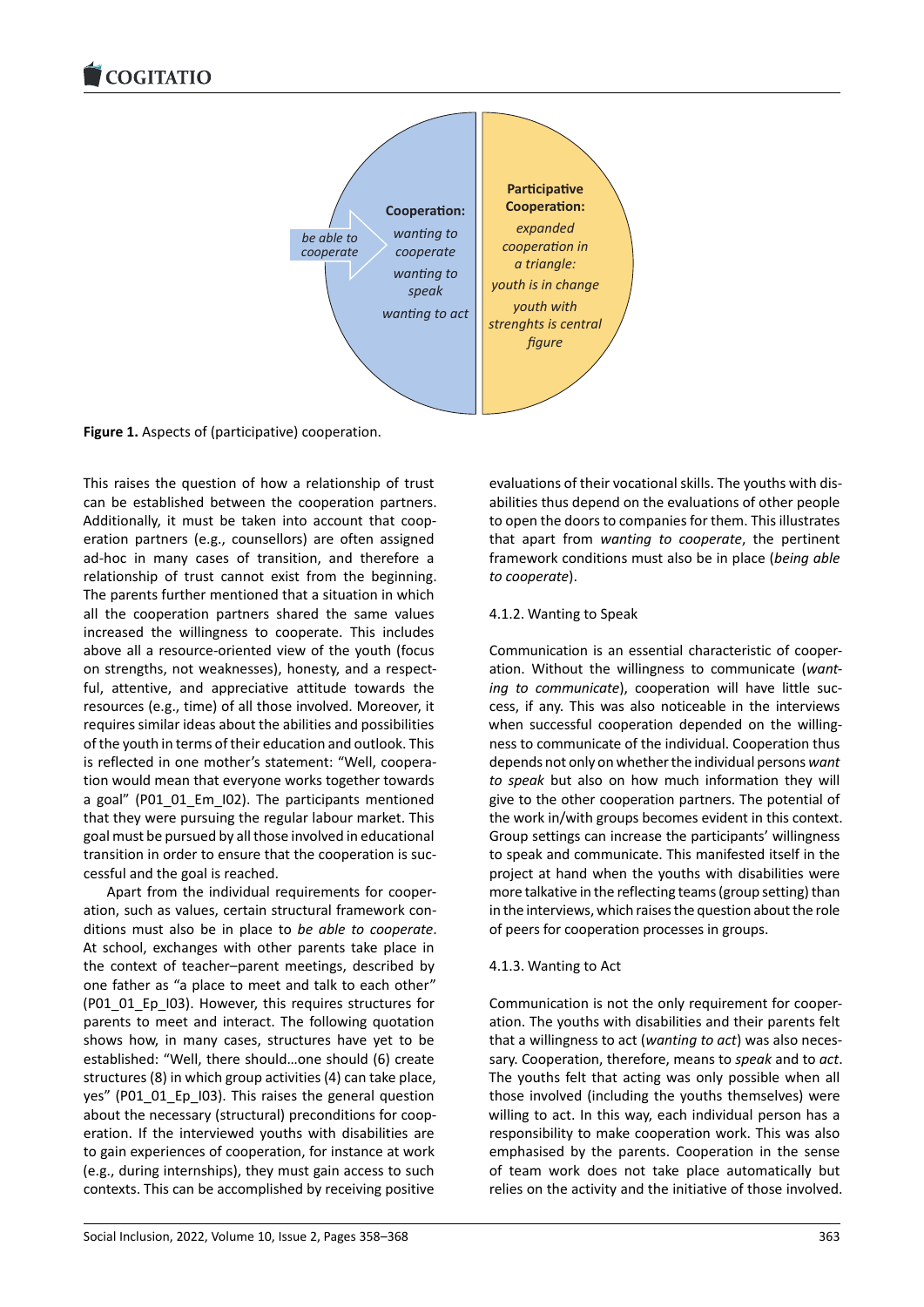The parents mentioned above all two aspects which for [them characterised](https://www.cogitatiopress.com) activity in the context of coopera‐ tion: (a) activity on equal terms in the sense of "giving and taking" (P03\_01\_Ep\_I02) and (b) viewing the activity as "meaningful" (P03 02 Em I07). For the parents, activity meant activity of all those involved. However, they only expanded on and demanded activity on the part of adults (counsellors, teachers). For instance, they demanded teacher activity in terms of provision of infor‐ mation. Cooperation thus always relies on the trust of the individual cooperation partners—trust in people to become active and to provide (sufficient) information. This is directly related to *wanting to speak*.

### *4.2. Participative Cooperation*

In terms of structural framework conditions, the analy‐ sis showed that participative cooperation—meaning the involvement of youths with disabilities and their par‐ ents in the transition planning (and research)—existed only in formalised settings in the context of compulsory school, taking place in obligatory talks between children, parents, and teachers (German term *KEL talk*, where K stands for *Kind*/child, E for *Eltern*/parents, and L for *Lehrer*/teacher). These talks are set up for pupils at com‐ pulsory school (forms 1 to 8) and their parents on a reg‐ ular basis and seek to address the future paths of the youths after lower secondary (form 8). Even though the structural conditions are favourable, in the interviews these talks were not mentioned in detail and were not viewed as opportunities for participative cooperation. This, in turn, means that the setting and the "taking part" alone is not enough to experience talks as (positive) expe‐ riences of cooperation.

Positive experiences of cooperation were gained outside the school context, namely in projects of the transition system. These projects, which plan for the transition from school to employment and guide the youths throughout the process, were accessed by the youths with disabilities and their parents voluntarily. Some forms of structure for participative cooperation are thus required. Rather than being spontaneous and unplanned, participative cooperation takes place in for‐ malised settings. In contexts outside school, however, an expansion of the concept of participative coopera‐ tion can be observed. Expanded cooperation in a triangle takes place through the involvement of additional coop‐ eration partners. Talks do not only take place between youths with disabilities, their parents, and professionals; other important family members, for instance, also par‐ ticipate. This context provides for two positive aspects: (a) youths are in charge and (b) youths with strengths are the central figure.

### 4.2.1. Youths in Charge

One positive impression of this form of expanded coop‐ eration is that a youth with a disability chooses the addi‐ tional cooperation partners. One father stated: "Well, the parents aren't in charge there, [of] what they want…the child really does that himself…and organises [too], when it'll take place, who it'll be with, where it will happen" (P01\_01\_Ep\_I03). This statement emphasises the active role of the youth with a disability, who is "in charge." Youths with disabilities decide who they want to invite for the counselling sessions as coopera‐ tion partners. In this way, in addition to the youth with a disability and one parent or both, other people that the youth views as relevant are present, resulting in an expanded cooperation circle. For the parents it is also a form of relief when the invited person participates in supporting the youth in the school‐to‐work transition by, for instance, finding an internship. Talks take place with the additional cooperation partners in an expanded triangle. Cooperation takes place in that all those involved work towards a goal together, "as a team" (P01\_02\_Em\_I05).

#### 4.2.2. A Youth With Strengths Is the Central Figure

Lastly, the longitudinal component must be taken into consideration in terms of the kind of changes that could be observed during the survey period. There were surprisingly few changes in the cooperation partners at school and outside school. New cooperation partners were included only in a few cases. When problems or questions arose in the course of the transition period, the parents turned to the cooperation partners they were familiar with, which means that the parents were aware of which contacts were available and approached them actively. This also applied for projects outside the school context in which experiences of participative coopera‐ tion were made and which were accessed proactively by the families. What was also revealed through the longitudinal analysis of the interviews is that the inter‐ viewed youths with disabilities and their parents repeat‐ edly faced deficit‐oriented views. By contrast, expanded cooperation facilitates a focus on the strengths of the youth with a disability. Parents especially pointed out that the strengths of the youth served as a starting point from which the team jointly planned the youth's future path, and that "the focus is *not* on the weaknesses" (P01\_02\_Em\_I05).

#### **5. Discussion**

The analysis shown in the previous section shows the general requirements for cooperation at transition from school to employment as well as the specific require‐ ments for participative cooperation. The participants described the topics of willingness to cooperate (*want‐ ing to cooperate*), communication (*wanting to speak*), and activity (*wanting to act*) as preconditions for a pos‐ itive experience of cooperation. Participative coopera‐ tion manifests itself as expanded cooperation in a tri‐ angle which can include additional cooperation part‐ ners. As regards positive impressions, according to the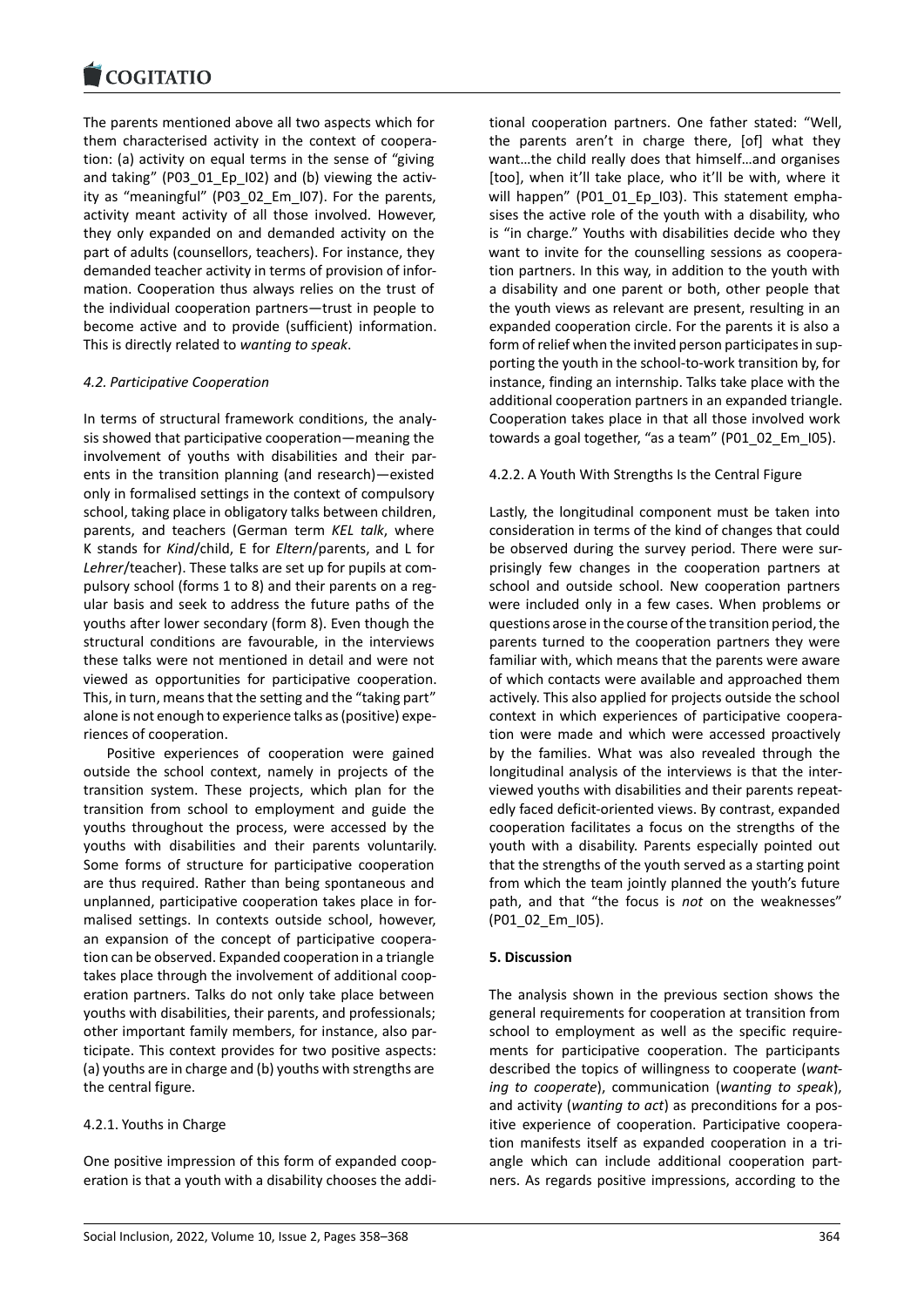participants the youth with a disability is in charge and [is the central figure w](https://www.cogitatiopress.com)ith his or her respective strengths (Atkins, 2016). The concept of expanded cooperation in a triangle with additional cooperation partners as pre‐ sented here is similar to the concept of personal future planning with support circles for people with disabilities (Niedermair, 2018; O'Brien & O'Brien, 1999). Similarly, participative cooperation is possible when youths and their parents are actively involved in the support pro‐ cess, when the youths' desires and concerns are heard and understood, and when the focus is on their abilities and possibilities. One precondition for this is a common language for "all" and a professional‐pedagogical work‐ ing relationship which is characterised by an open mind and a respectful and appreciative attitude (Fasching & Felbermayr, 2019). This professional and "inclusive atti‐ tude" is essential for a valuable working relationship. Beyond this, regular exchange and reflection, as well as a willingness to make change happen and to opt for an inclusive attitude towards the participation of pro‐ fessionals, are necessary for participative cooperation in a pedagogical process (Fasching et al., 2020; Husny & Fasching, 2020).

This is in direct reference to the structural frame‐ work conditions which are required on the part of the institutions, meaning that a *willingness to cooperate* (*wanting to cooperate*, *wanting to speak*, *wanting to act*) also requires the pertinent structures for participa‐ tive cooperation (*being able to cooperate*), as shown by interview analyses. Experiences of participative cooper‐ ation require a formalised setting. Participative coopera‐ tion does not, according to the data, take place sponta‐ neously and without planning. Furthermore, and vitally, one framework condition that is necessary for participa‐ tive cooperation is time. Time is needed, for instance, to invite additional people to the setting; the invited per‐ sons must have time to be able to participate; and, finally, time is necessary to build a relationship of trust with the cooperation partners. This relationship of trust is essen‐ tial, as our data analyses show that cooperation between persons who are familiar with each other tends to be evaluated more positively. Time is also required to reflect on what is needed to increase the willingness of all the cooperation players to communicate and act. The poten‐ tial of participative cooperation lies in the involvement of additional cooperation partners to support the tran‐ sition of youths with disabilities from school to employ‐ ment. Time is a vital framework condition in this respect (quality of the process) in the context of inclusion. This is reflected in the title of the project at hand: Cooperation for Inclusion in Educational Transitions. Abundant time is necessary to implement "cooperation for inclusion" because dealing with variety and diversity also requires more time. After all, variety also bears the potential for conflict. Accepting variety, understanding lifeworlds which are different from one's own, and learning com‐ mon processes of communication require time. It is pre‐ cisely in this regard that the constraints of time as a char‐ acteristic of pedagogical quality most probably have their greatest impact (Fasching et al., 2020).

#### **6. Conclusions and Implications**

What relevance do these research outcomes have for the transition of youths with disabilities from school to work? The experiences of cooperation of the youths with disabilities and their parents constitute valuable feed‐ back for optimising the transition planning and for fur‐ ther developing its quality in connection with the inclu‐ sion and participation of youths with disabilities. What is especially important in this context is to establish struc‐ tures within which (expanded) participative cooperation in a triangle can take place. Even if some good exam‐ ples exist, especially outside school, it is of utmost impor‐ tance to implement them on a macro‐level (politics) and on a meso‐level (measures). The following recommenda‐ tions should be considered: (a) formalised settings for participative cooperation (e.g., talks between child, par‐ ent, and teacher) in the context of vocational orientation at school in the Austrian educational system and in all school types of the lower secondary level, (b) an increased offer of personal future planning with a support circle, and (c) a transition planning process which starts at an early stage (as early as the penultimate form of compulsory education) and which is obligatory for all pupils.

If these recommendations are followed, it will be possible to implement a participative form of coopera‐ tion (counselling in a triangle between the youth, their parent(s), and professionals) that will above all enable youths to participate actively, support them, and afford them the possibility to plan and manage their own future and make their own decisions about it. Time and per‐ sonal resources are necessary for ITP processes so that a respectful and appreciative communication on equal terms can be implemented as a quality‐assuring char‐ acteristic of a successful and professional‐pedagogical working relationship.

To conclude, we would like to offer some critical reflections on transition research. Firstly, it should be noted that the educational approach to transitions clas‐ sifies them as thresholds or obstacles, thus creating fur‐ ther transitions. Secondly, selection or discrimination mechanisms are strongly interwoven with the organisational aspects of educational institutions. In this way, the field of education itself tends to (re‐)produce hierarchi‐ sation and inequality (Walther, 2016). With this in mind, we want to highlight the limitations of educational action at transition. This is precisely why (inclusive) transition research in the educational sciences should not assume that transitions are natural events and then, from this perspective, interpret them as individual failures due to delay or non‐compliance. Instead, "the agenda of a transition research as conducted by the educational sci‐ ences, which conceives of itself as reflective, must be characterised precisely by not considering transitions as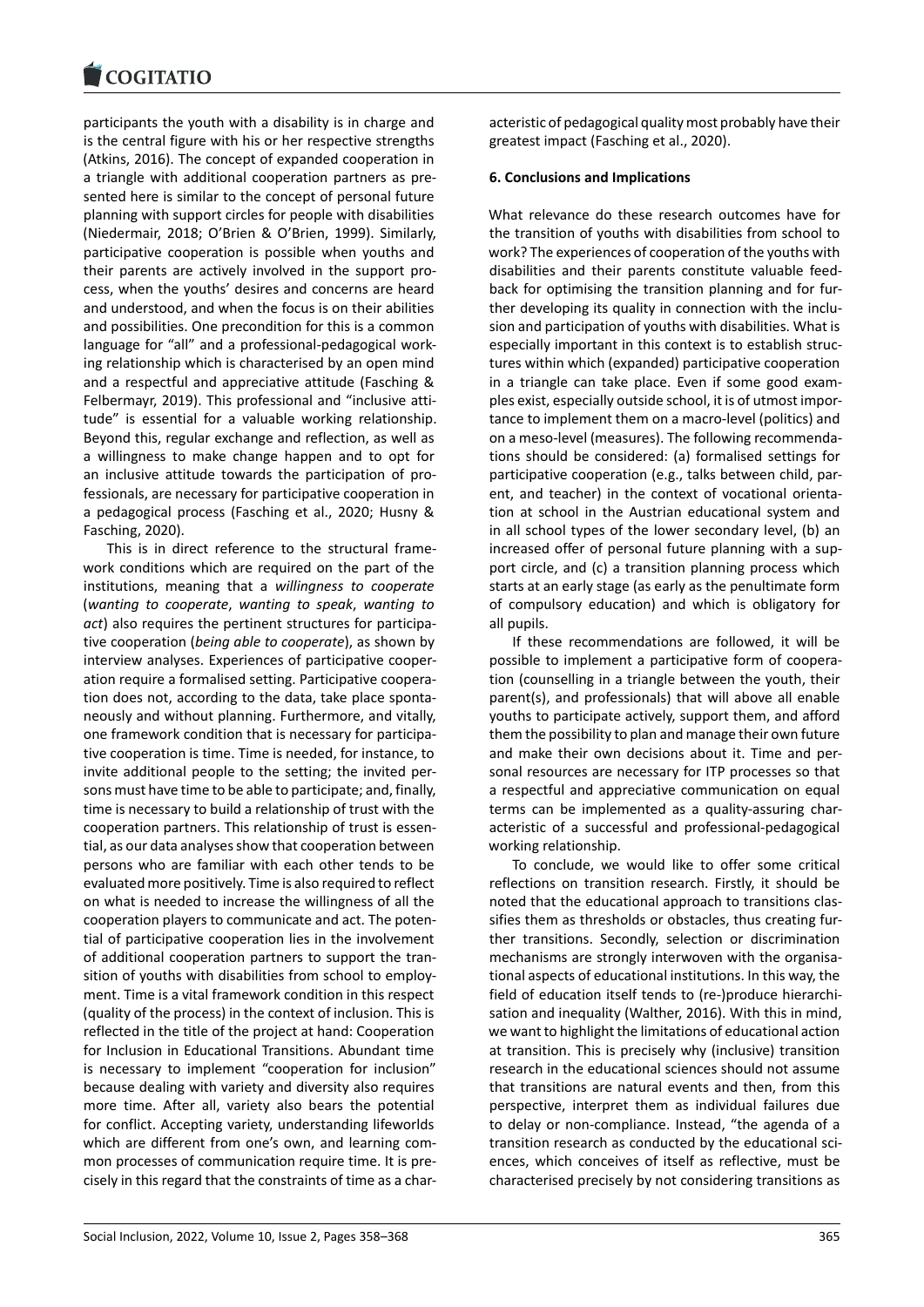matter of course and instead declare its creation as the [very subject of stud](https://www.cogitatiopress.com)y" (Walther, 2016, p. 127). In the context of education, transitions can be conceived as constructs of heuristic research (Walther, 2016), espe‐ cially in regard to the character of their process, to counteract rash classificationism. This is equally valid for research into participative cooperation. Consequently, professional educational work has a key role at the inter‐ section with institutions.

# **Acknowledgments**

The authors would like to thank the other project team members (Astrid Hubmayer, Simone Engler) and their master's students for their cooperation in conducting the project. Many thanks to the participants—the youths with disabilities and the parents—for cooperating in the research project. Without their cooperation it would not have been possible to conduct our longitudinal research. More information about the research project can be found on the project website (https://kooperation‐fuer‐ inklusion.univie.ac.at/en). This project was supported by the Austrian Science Fund under grant number P‐29291‐G29 for the duration of 1 October 2016 to 30 September 2021 (project l[eader Helga Fasching; col‐](https://kooperation-fuer-inklusion.univie.ac.at/en) [laborators/doctoral stud](https://kooperation-fuer-inklusion.univie.ac.at/en)ents from the Department of Education, University of Vienna: Katharina Felbermayr, until 8 September 8, 2021, Astrid Hubmayer, until 30 May 2018, Simone Engler, from 1 October 2018 to 1 December 2019; international cooperation partner: Liz Todd at the University of Newcastle, UK).

### **Conflict of Interests**

Co‐author Katharina Felbermayr left the project on 8 September 2021. Her statements in this article were made as a private individual.

# **References**

- Andersen, T. (1987). The reflecting team: Dialogue and meta‐dialogue in clinical work. *Family Process*, *26*(4), 415–428.
- Anslow, K. (2013). Systemic family therapy using the reflecting team: The experiences of adults with learn‐ ing disabilities. *British Journal of Learning Disabilities*, *42*(3), 236–243. https://doi.org/10.1111/bld.12048
- Aston, J., & Lambert, N. (2010). Young people's views about their involvement in decision‐making. *Educa‐ tional Psychology in Practice*, *26*(1), 41–51. https:// doi.org/10.1080[/02667360903522777](https://doi.org/10.1111/bld.12048)
- Atkins, L. (2016). Dis(en)abled: Legitimating discrimina‐ tory practice in the name of inclusion? *British Jour‐ nal of Special Education*, *43*(1), 6–21. https://[doi.org/](https://doi.org/10.1080/02667360903522777) [10.1111/1467‐8578.12123](https://doi.org/10.1080/02667360903522777)
- Bacher, J., Tamesberger, D., Leitgöb, H., & Lankmayer, T. (2013). NEET‐Jugendliche: Eine neue arbeitsmark‐ tpolitische Zielgruppe in Österreic[h \[NEET youths:](https://doi.org/10.1111/1467-8578.12123)

A new target group of labour market policy in Aus‐ tria]. *WISO*, *36*(4), 104–131.

- Bacon, J. K., & Causton‐Theoharis, J. (2013). "It should be teamwork": A critical investigation of school practices and parent advocacy in special education. *International Journal of Inclusive Education*, *17*(7), 682–689.
- Charmaz, K. (2014). *Constructing grounded theory* (2nd ed.). SAGE.
- Cox, J. A., Bañez, L., Hawley, L. D., & Mostade, J. (2003). Use of the reflecting team process in the training of group workers. *The Journal for Specialists in Group Work*, *28*(2), 89–105.
- Defur, S. H., Todd‐Allen, M., & Getzel, E. E. (2001). Parent participation. The transition planning pro‐ cess. *Career Development for Exceptional Individuals*, *24*(1), 19–36.
- Esmond, B. (2021). Vocational teachers and workplace learning: Integrative, complementary and implicit accounts of boundary crossing. *Studies in Continuing Education*, *43*(2), 156–173. https://doi.org/10.1080/ 0158037X.2020.1767564
- Euroguidance Austria. (2021). *The Austrian education system*. https://www.bildungssystem.at
- Fasching, H. (2010). *Report o[n equality of educational](https://doi.org/10.1080/0158037X.2020.1767564) [training and opportuni](https://doi.org/10.1080/0158037X.2020.1767564)ties for young disabled people—Austria.* Academic Network of European Disabilit[y Experts \(ANED\).](https://www.bildungssystem.at) https://www.disability‐ europe.net/downloads/563‐report‐on‐equality‐of‐ educational‐and‐training‐opportunities‐for‐young‐ disabled‐people‐austria
- Fasching, H. (2012). Career co[unselling at school for](https://www.disability-europe.net/downloads/563-report-on-equality-of-educational-and-training-opportunities-for-young-disabled-people-austria) [placement in sheltered workshops?](https://www.disability-europe.net/downloads/563-report-on-equality-of-educational-and-training-opportunities-for-young-disabled-people-austria) *British Journal of [Learning Disabilities](https://www.disability-europe.net/downloads/563-report-on-equality-of-educational-and-training-opportunities-for-young-disabled-people-austria)*, *42*(1), 52–59. https://doi.org/ [10.1111/bld.12009](https://www.disability-europe.net/downloads/563-report-on-equality-of-educational-and-training-opportunities-for-young-disabled-people-austria)
- Fasching, H. (2014). Vocational education and training and transitions into the labour market of persons with intellectual disabilities. *Europea[n Journal of Spe‐](https://doi.org/10.1111/bld.12009) [cial Needs Educati](https://doi.org/10.1111/bld.12009)on*, *29*(4), 505–520. https://doi. org/10.1080/08856257.2014.933546
- Fasching, H., & Felbermayr, K. (2019). "Please, treat me respectful": Partizipative Forschung mit Jugendlichen mit Behinderung zu ihren Kooperations[erfahrungen](https://doi.org/10.1080/08856257.2014.933546) [im Übergang von der Schule in \(Au](https://doi.org/10.1080/08856257.2014.933546)s‐)Bildung und Beschäftigung ["Please treat me with respect": Partic‐ ipatory research with youths with disabilities on their experiences of cooperation at transition from school to vocational training and employment]. *Zeitschrift für Heilpädagogik*, *70*(9), 442–453. https://phaidra. univie.ac.at/o:1130528
- Fasching, H., & Fülöp, Á. E. (2017). Inklusion im Über‐ gang von der Schule in den Beruf in Österreich— Rechtliche, politische und institutio[nelle Rahmenbe‐](https://phaidra.univie.ac.at/o:1130528) [dingungen \[Inclusion](https://phaidra.univie.ac.at/o:1130528) in transitions from school to employment in Austria—Legal, political and institutional frameworks]. In H. Fasching, C. Gep‐ pert, & E. Makarova (Eds.), *Inklusive Übergänge: (Inter)nationale Perspektiven auf Inklusion im Über‐*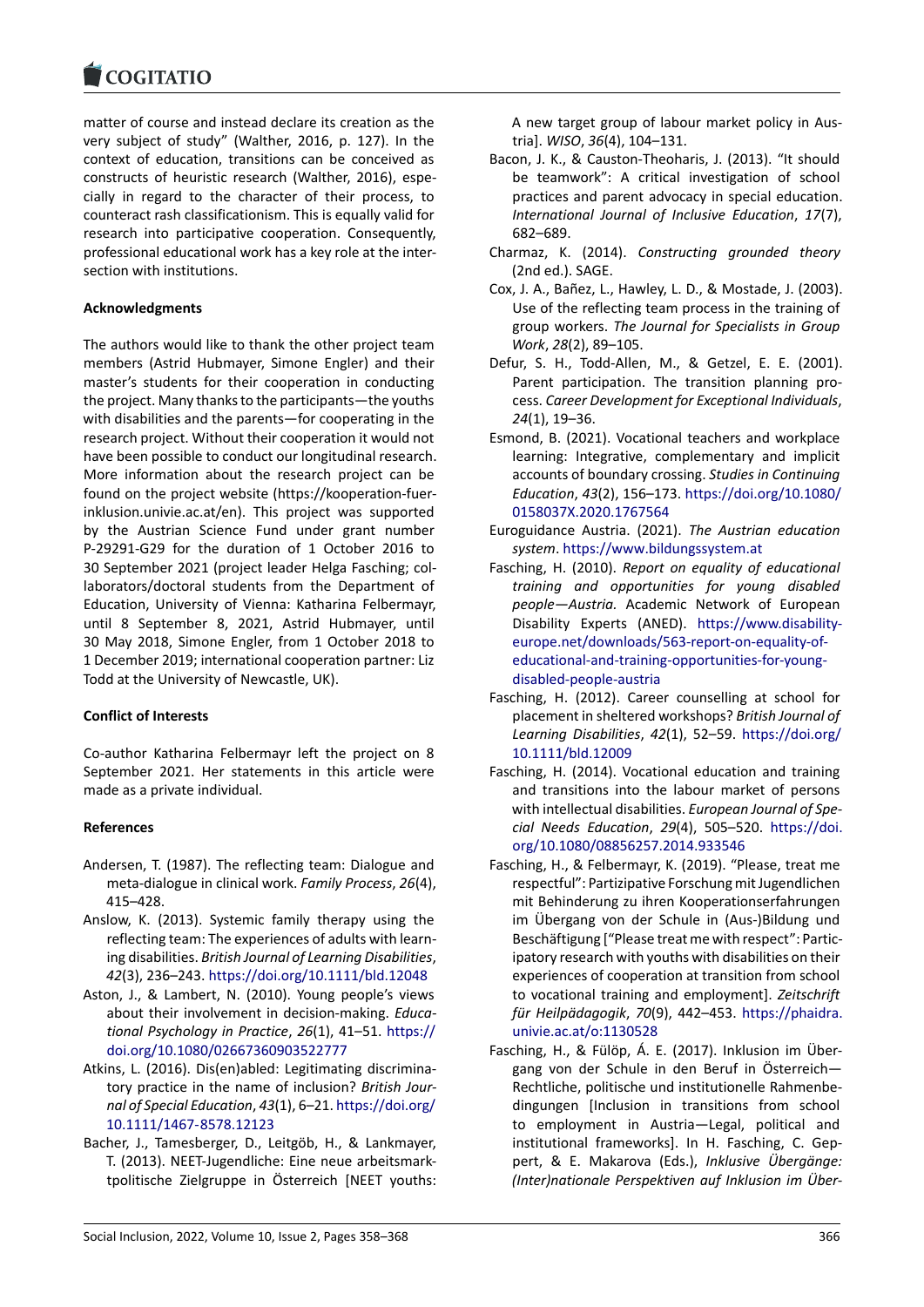#### COQUATIO

*gang von der Schule in weitere Bildung, Aus‐ bildung oder Beschäftigung* [Inclusive transitions: [\(Inter\)national pe](https://www.cogitatiopress.com)rspectives on inclusion at transition from school to further schooling, vocational training or employment] (pp. 67–79). Julius Klinkhardt.

- Fasching, H., Felbermayr, K., & Hubmayer, A. (2017). Forschungsnotiz. Kooperation für Inklusion in Bil‐ dungsübergängen [Research note. Cooperation for inclusion in vocational transitions]. *SWS‐Rundschau*, *57*(3), 305–323. https://phaidra.univie.ac.at/ o:1131257
- Fasching, H., Felbermayr, K., & Zitter, L. (2020). Partizipa‐ tive Kooperationserfahrungen von Jugendlichen mit Behinderung in [inklusiven Maßnahmen im](https://phaidra.univie.ac.at/o:1131257) Über‐ [gang von](https://phaidra.univie.ac.at/o:1131257) der Schule in den ersten Arbeitsmarkt [Experiences of participative cooperation of youths with disabilities in inclusive measures at transition from school to the regular labour market]. *SWS‐ Rundschau*, *60*(4), 314–332. https://phaidra.univie. ac.at/o:1137776
- Federal Ministry of Labour, Social Affairs and Consumer Protection. (2016). *Fragen und Antworten zur Ausbil‐ dung bis 18* [Questions and an[swers regarding educa‐](https://phaidra.univie.ac.at/o:1137776) [tion up to the age](https://phaidra.univie.ac.at/o:1137776) of 18]. https://ausbildungbis18.at/ fragen‐und‐antworten
- Flick, U. (2013). Mapping the field. In U. Flick (Ed.), *The SAGE handbook of qualitative data analysis* (pp. 3–18). SAGE.
- Het[herington, S. A., Durant](https://ausbildungbis18.at/fragen-und-antworten)‐J[ones, L., Johnson, K., Nolan,](https://ausbildungbis18.at/fragen-und-antworten) K., Smith, E., Taylor‐Brown, S., & Tuttle, J. (2010). The lived experience of adolescents with disabilities and their parents in transition planning. *Focus on Autism and other Developmental Disabilities*, *25*(3), 163–172.
- Husny, M., & Fasching, H. (2020). The consulting of exec‐ utive practitioners in participative cooperation: How professionals view the inclusive transition process of youths with disabilities in Austria. *European Journal of Special Needs Education*, *37*(2). https://doi.org/ 10.1080/08856257.2020.1862338
- Kohlrausch, B. (2012). Das Übergangssystem— Übergänge mit System? [The transition system— Transitions with system?]. In U. [Bauer, U. H.](https://doi.org/10.1080/08856257.2020.1862338) [Bittlingmayer, & A. Scherr \(Eds.\),](https://doi.org/10.1080/08856257.2020.1862338) *Handbuch Bildungs‐ und Erziehungssoziologie* (pp. 595–611). Springer.
- Kutscha, G. (1991). Übergangsforschung—Zu einem neuen Forschungsbereich [Transition research— A new research field]. In K. Beck & A. Kell (Eds.), *Bilanz der Bildungsforschung. Stand und Zukunftsper‐ spektiven* [Results of research into education. Status quo and future prospects] (pp. 113–155). Deutscher Studien‐Verlag.
- Landmark, L. J., Zhang, D. D., & Montoya, L. (2007). Culturally diverse parents' experiences in their children's transition: Knowledge and involvement. *Career Development for Exceptional Individuals*, *30*(2), 68–79. https://doi.org/10.1177/088572880 70300020401
- Moser, I. (2018). *"…Weil jeder Mensch gleich ist—im Prinzip." Wege zu einer inklusiven Schul‐ und Lernkul‐ tur dargestellt am Beispiel eines Oberstufenrealgym‐ nasiums in Salzburg* ["…Because all humans are equal—in principle." Ways to an inclusive school and learning culture with the example of a Oberstufenre‐ algymnasium in Salzburg] [Unpublished doctoral dis‐ sertation]. University of Koblenz Landau.
- Murray, M. M., Mereoiu, M., & Handyside, L. M. (2013). Building bridges in teacher education: Creat‐ ing partnerships with parents. *The Teacher Educator*, *48*(3), 218–233. https://doi.org/10.1080/08878730. 2013.795636
- Niedermair, C. (1998). *"Ich möchte arbeiten": Zur Gestal‐ tung integrativer Übergänge zwischen Schule und Berufswelt für Ju[gendliche mit schweren Behinderun‐](https://doi.org/10.1080/08878730.2013.795636) gen*. *[Behinde](https://doi.org/10.1080/08878730.2013.795636)rte in Familie, Schule und Gesellschaft* ["I want to work": On the implementation of inclu‐ sive transitions from school to employment of youths with severe disabilities. Disabled people in families, school and society]. Reha Druck Graz. http://bidok. uibk.ac.at/library/beh4‐98‐arbeiten.html
- O'Brien, J., & O'Brien, C. L. (1999). *A little book about per‐ son centered planning.* Inclusion Press.
- Pallisera, M., Fullana, J., Puyaltó, C., & Vil[à, M. \(2016\).](http://bidok.uibk.ac.at/library/beh4-98-arbeiten.html) [Changes and challenges in the transitio](http://bidok.uibk.ac.at/library/beh4-98-arbeiten.html)n to adult‐ hood: Views and experiences of young people with learning disabilities and their families. *European Jour‐ nal of Special Needs Education*, *31*, 391–406. https:// doi.org/10.1080/08856257.2016.1163014
- Soriano, S. (2006). *Individual transition plans: Support‐ ing the move from school to employment.* European Agency for Development in Special Needs Ed[ucation.](https://doi.org/10.1080/08856257.2016.1163014)
- Tarl[eton, B., & Ward, L. \(2005\). Changes an](https://doi.org/10.1080/08856257.2016.1163014)d choices: Finding out what information young people with learning disabilities, their parents and supporters need at transition. *British Journal of Learning Disabil‐ ities*, *33*(2), 70–76. https://doi.org/10.1111/j.1468‐ 3156.2005.00344.x
- Thomson, R., & Holland, J. (2003). Hindsight, fore‐ sight and insight: The challenges of longitudinal qualitative research. *[International Journal of Social](https://doi.org/10.1111/j.1468-3156.2005.00344.x) [Research Methodol](https://doi.org/10.1111/j.1468-3156.2005.00344.x)ogy*, *6*(3), 233–244. https://doi. org/10.1080/1364557032000091833
- Todd, L. (2007). *Partnership for inclusive education: A crit‐ ical approach in collaborative working*. Routledge.
- Trainor, A. (2017). *Transition by design: Impr[oving equity](https://doi.org/10.1080/1364557032000091833) [and outcomes for adolescents with dis](https://doi.org/10.1080/1364557032000091833)abilities*. Teach‐ ers College Press.
- Turnbull, A. P., Erwin, E. J., Soodak, L. C., & Shogren, K. A. (2011). *Families, professionals and exceptional‐ ity: Positive outcomes through partnerships and trust* (6th ed.). Pearson.
- UN Convention. (2006). *Convention on the Rights of Persons with Disabilities*. https://www.un.org/ development/desa/disabilities/convention‐on‐the‐ rights‐of‐persons‐with‐disabilities.html
- Walford, G. (2005). Research ethical guidelines and